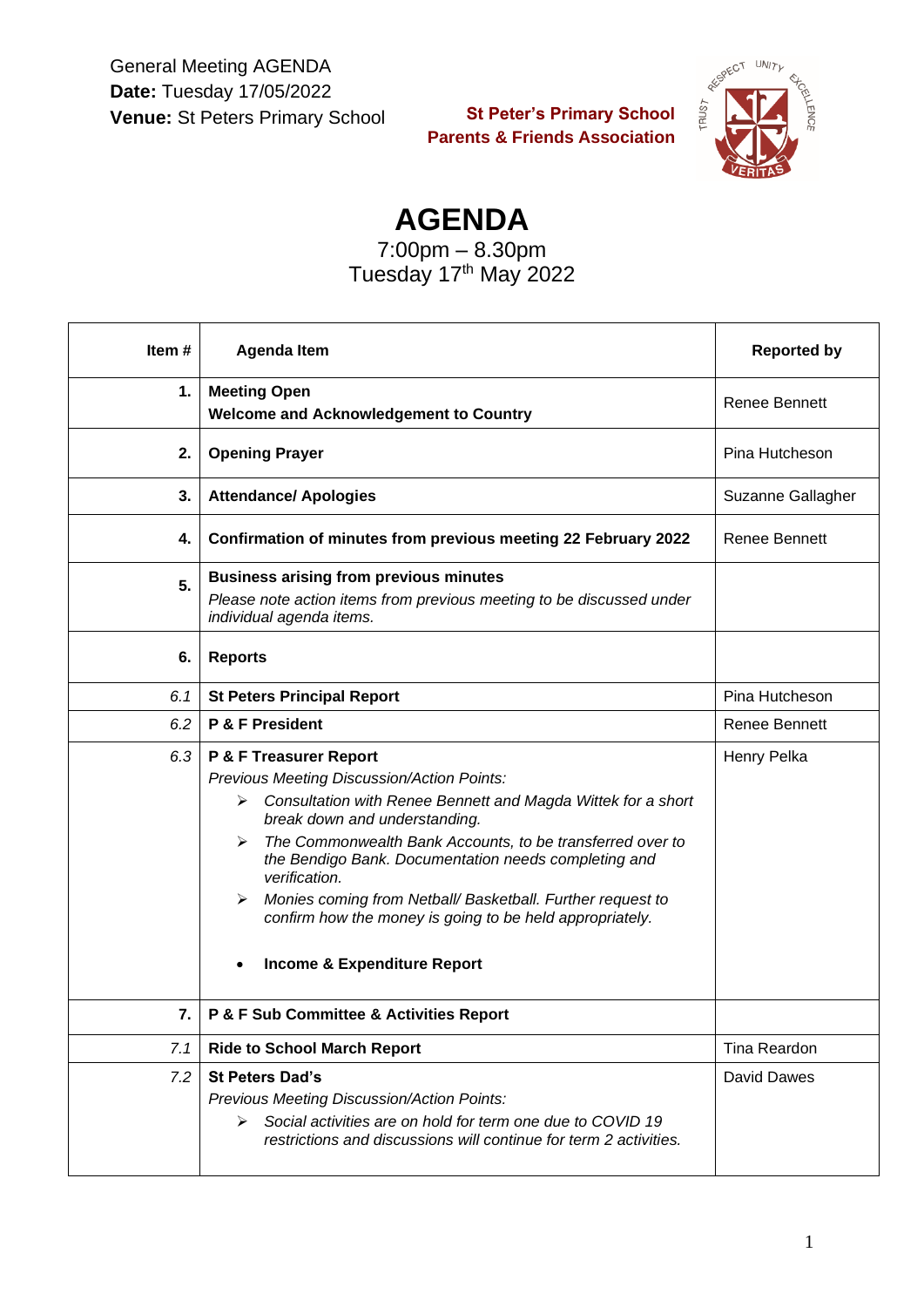## General Meeting AGENDA **Date:** Tuesday 17/05/2022 **Venue:** St Peters Primary School

## **St Peter's Primary School Parents & Friends Association**



| ltem # | <b>Agenda Item</b>                                                                                                                                                                                                                                                                                                                                                               | <b>Reported by</b>                       |
|--------|----------------------------------------------------------------------------------------------------------------------------------------------------------------------------------------------------------------------------------------------------------------------------------------------------------------------------------------------------------------------------------|------------------------------------------|
|        | <b>Future Activities:</b>                                                                                                                                                                                                                                                                                                                                                        |                                          |
|        | <b>Father's Day Stall or Alternative?</b>                                                                                                                                                                                                                                                                                                                                        |                                          |
|        | <b>Father's Campout</b>                                                                                                                                                                                                                                                                                                                                                          |                                          |
| 7.3    | <b>Netball</b><br>Previous Meeting Discussion/Action Points:<br>A minimum of another 6 players are needed to form a Junior<br>team. We still require Team Managers for the 2 SET teams and<br>anyone interested can contact the committee                                                                                                                                        | Robyn King &<br><b>Chantelle Spencer</b> |
| 7.4    | <b>Basketball</b>                                                                                                                                                                                                                                                                                                                                                                | Magda Wittek &<br>Rozanne O'Kane         |
| 7.5    | <b>Mother's Day Stall</b><br>Previous Meeting Discussion/Action Points:<br>$\triangleright$ A lucky dip will also be provided to children using last years<br>gifts.                                                                                                                                                                                                             | Natalie Palermo-<br>Martin               |
| 7.6    | <b>Social Events</b><br>Previous Meeting Discussion/Action Points:<br>$\triangleright$ A quiz night for term 2 which has now been moved to term 3<br>due to restrictions. We are looking for a venue to hold this<br>event. More information on this to follow closer to the date.                                                                                               | Claire Perlini                           |
|        | Ideas about a Diner En Blanc - Inglewood are also in<br>discussions and further information will be provided once<br>COVID 19 restrictions ease.<br>Ideas of online quizzes/ pizza / games night could be a<br>➤<br>possibility in term 2/3 if restrictions have not eased.                                                                                                      |                                          |
| 7.7    | <b>Second hand Uniform Shop</b><br>Quality of donations                                                                                                                                                                                                                                                                                                                          | Claire Perlini                           |
| 7.8    | Activities with no lead at present:<br><b>Entertainment Book</b><br>School Disco                                                                                                                                                                                                                                                                                                 |                                          |
| 8.     | Other P & F Opportunities to Assist / Fundraise                                                                                                                                                                                                                                                                                                                                  | <b>ALL</b>                               |
| 8.1    | <b>Air Purifiers</b><br>Air purifier fitted with high-efficiency particulate air (HEPA) filters for<br>school library, first floor corridor                                                                                                                                                                                                                                      |                                          |
| 8.2    | <b>St Peters Fete</b><br>A way of connecting with the community/ Parish community                                                                                                                                                                                                                                                                                                |                                          |
| 8.3    | <b>Arts</b><br>Look at opportunities to bring the performing arts, particularly<br>dance and/or drama to be celebrated.<br>A greater understanding and appreciation for the traditional<br>custodians of the land: the Whadjuk Noongar people, by either<br>strengthening ties with local elders or having groups such as the<br>Guildford Grammar Dance group visit the school. |                                          |